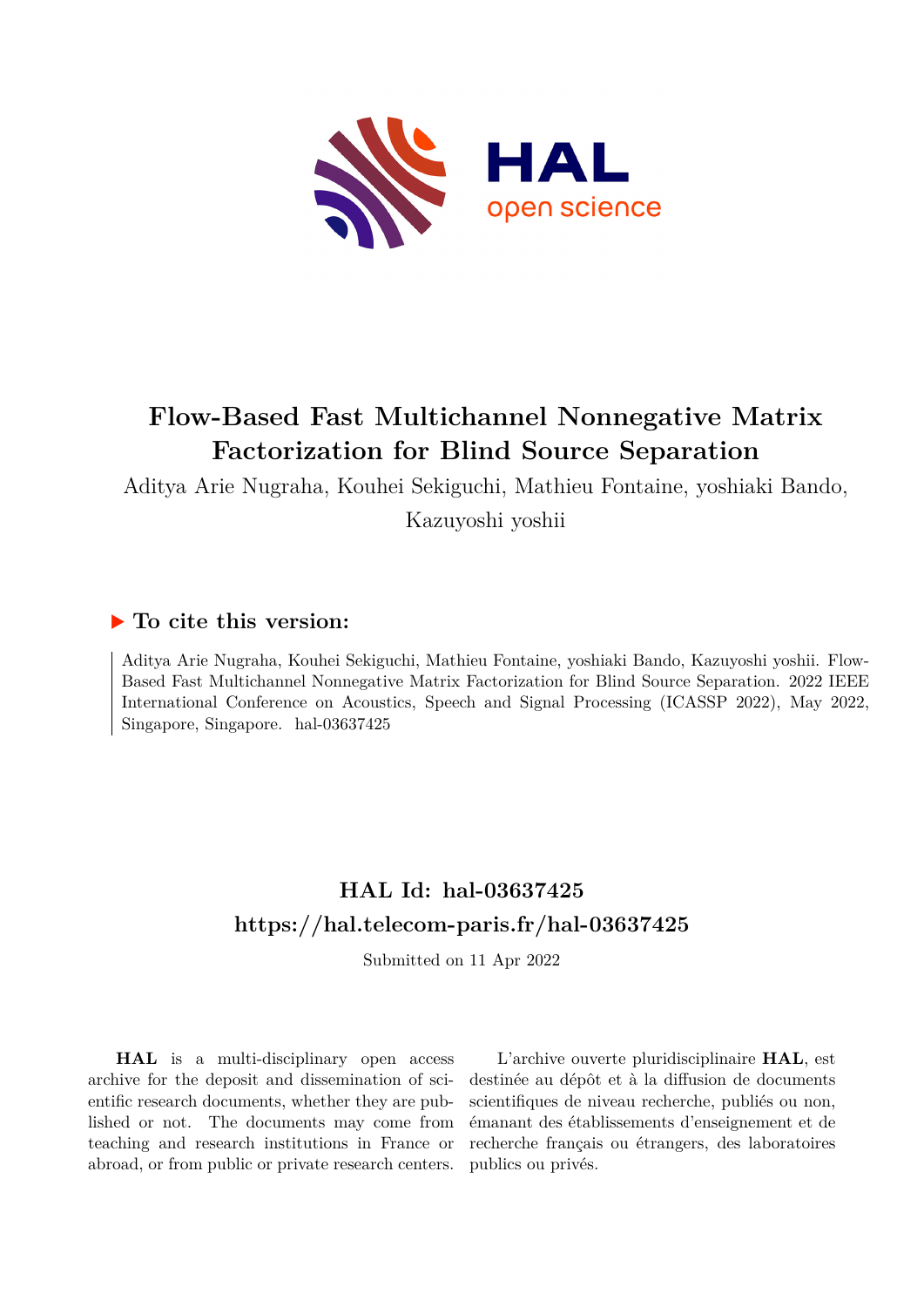## FLOW-BASED FAST MULTICHANNEL NONNEGATIVE MATRIX FACTORIZATION FOR BLIND SOURCE SEPARATION

*Aditya Arie Nugraha*<sup>1</sup>,<sup>2</sup> *Kouhei Sekiguchi*<sup>1</sup>,<sup>2</sup> *Mathieu Fontaine*<sup>3</sup>,<sup>1</sup> *Yoshiaki Bando*<sup>4</sup>,<sup>1</sup> *Kazuyoshi Yoshii*<sup>2</sup>,<sup>1</sup>

<sup>1</sup> Center for Advanced Intelligence Project (AIP), RIKEN, Japan Graduate School of Informatics, Kyoto University, Japan LTCI, Télécom Paris, Institut Polytechnique de Paris, France National Institute of Advanced Industrial Science and Technology (AIST), Japan

## ABSTRACT

This paper describes a blind source separation method for multichannel audio signals, called NF-FastMNMF, based on the integration of the normalizing flow (NF) into the multichannel nonnegative matrix factorization with jointly-diagonalizable spatial covariance matrices, a.k.a. FastMNMF. Whereas the NF of flow-based independent vector analysis, called NF-IVA, acts as the demixing matrices to transform an M-channel mixture into M independent sources, the NF of NF-FastMNMF acts as the diagonalization matrices to transform an Mchannel mixture into a spatially-independent M-channel mixture represented as a weighted sum of  $N$  source images. This diagonalization enables the NF, which has been used only for determined separation because of its bijective nature, to be applicable to non-determined separation. NF-FastMNMF has time-varying diagonalization matrices that are potentially better at handling dynamical data variation than the time-invariant ones in FastMNMF. To have an NF with richer expression capability, the dimension-wise scalings using diagonal matrices originally used in NF-IVA are replaced with linear transformations using upper triangular matrices; in both cases, the diagonal and upper triangular matrices are estimated by neural networks. The evaluation shows that NF-FastMNMF performs well for both determined and non-determined separations of multiple speech utterances by stationary or non-stationary speakers from a noisy reverberant mixture.

*Index Terms*— Blind source separation, normalizing flow, joint diagonalization, multichannel nonnegative matrix factorization

## 1. INTRODUCTION

Real recordings are always noisy to some extent because they capture not only the sounds of target sources, but also that of interference sources. In addition, multichannel recordings also pick up spatial information, which is useful for separating the target sources from the noisy mixtures for downstream applications, e.g., automatic speech recognition and human listening [1, 2]. Besides supervised separation methods based on deep neural networks (DNNs) [3–5] that have been shown to work well, there is an increasing interest in DNN-based methods for semi-supervised separation and unsupervised separation, a.k.a. blind source separation (BSS), because of their potential in handling unseen sources in unknown environments [6–10].

Source separation techniques typically work in the short-time Fourier transform (STFT) domain [11]. Independent vector analysis (IVA) [12, 13] is a classical BSS technique for *determined* separation case that decomposes M mixture STFT spectra (obtained from an M-channel recording) into spectra of N sources ( $N = M$ ) using time-invariant demixing matrices. By contrast, NF-IVA [8] uses timevarying demixing matrices represented by a normalizing flow (NF) [14]. It includes multilayer perceptrons (MLPs) that are optimized from scratch at run-time with backpropagation (BP) [15] given only the observed mixture. Akin to other determined separation methods, NF-IVA is not applicable to an *underdetermined* case  $(N > M)$ , but applicable to an *overdetermined* case  $(N < M)$  by selecting N among M estimated sources based on, e.g., the highest average power [16].

Conversely, separation methods based on the multichannel Gaussian model [17] are applicable to both determined and non-determined cases. The model assumes that an M-channel mixture is composed of M-channel source images. Each image follows a multivariate complex-valued circularly-symmetric Gaussian distribution, whose covariance matrix is decomposed into power spectral density (PSD) and spatial covariance matrix (SCM). Multichannel NMF (MNMF) [18] uses nonnegative matrix factorization (NMF) to model the PSD [19] and full-rank unconstrained SCMs, which are prone to converge to bad local optima. FastMNMF [20, 21] effectively handles this issue by using *jointly-diagonalizable* full-rank or rank-constrained SCMs.

This paper proposes NF-FastMNMF, a flow-based BSS method that integrates an NF into FastMNMF. The time-varying demixing in NF-IVA made possible by NF has been shown to outperform the time-invariant one [8]. We expect that time-varying transform by NF would also benefit other separation methods, but the NF has been limited to determined separation due to its bijective nature. This paper demonstrates that the joint-diagonalization technique in Fast-MNMF [21] enables the NF to be applicable to non-determined separation by using the NF to represent the so-called diagonalization matrices for transforming an M-dimensional observation vector into an M-dimensional latent vector, representing the decorrelated mixture. The NF allows us to have time-varying diagonalization transforms, instead of time-invariant ones as in FastMNMF [21], that are expected to better cope with possible data variation in a mixture even for stationary sources, e.g., due to the dynamic source activities and intensity changes among different target and interference sources, as suggested in [8]. To increase the model's expressiveness, we also include neural networks estimating upper triangular transformation matrices, rather than diagonal ones as in the original NF-IVA. Our evaluation shows that NF-FastMNMF performs comparatively well for both determined and non-determined separation of 3 speech utterances by stationary or non-stationary speakers from a noisy reverberant mixture.

The rest of this paper is organized as follows. Section II describes NF, NF-IVA, and FastMNMF. Section III introduces NF-FastMNMF. Section IV presents the evaluation. Section V concludes this paper.

This work was supported by JSPS KAKENHI Nos. 19H04137, 20K19833, 20H01159, and 20K21813, and NII CRIS Collaborative Research Program operated by NII CRIS and LINE Corporation.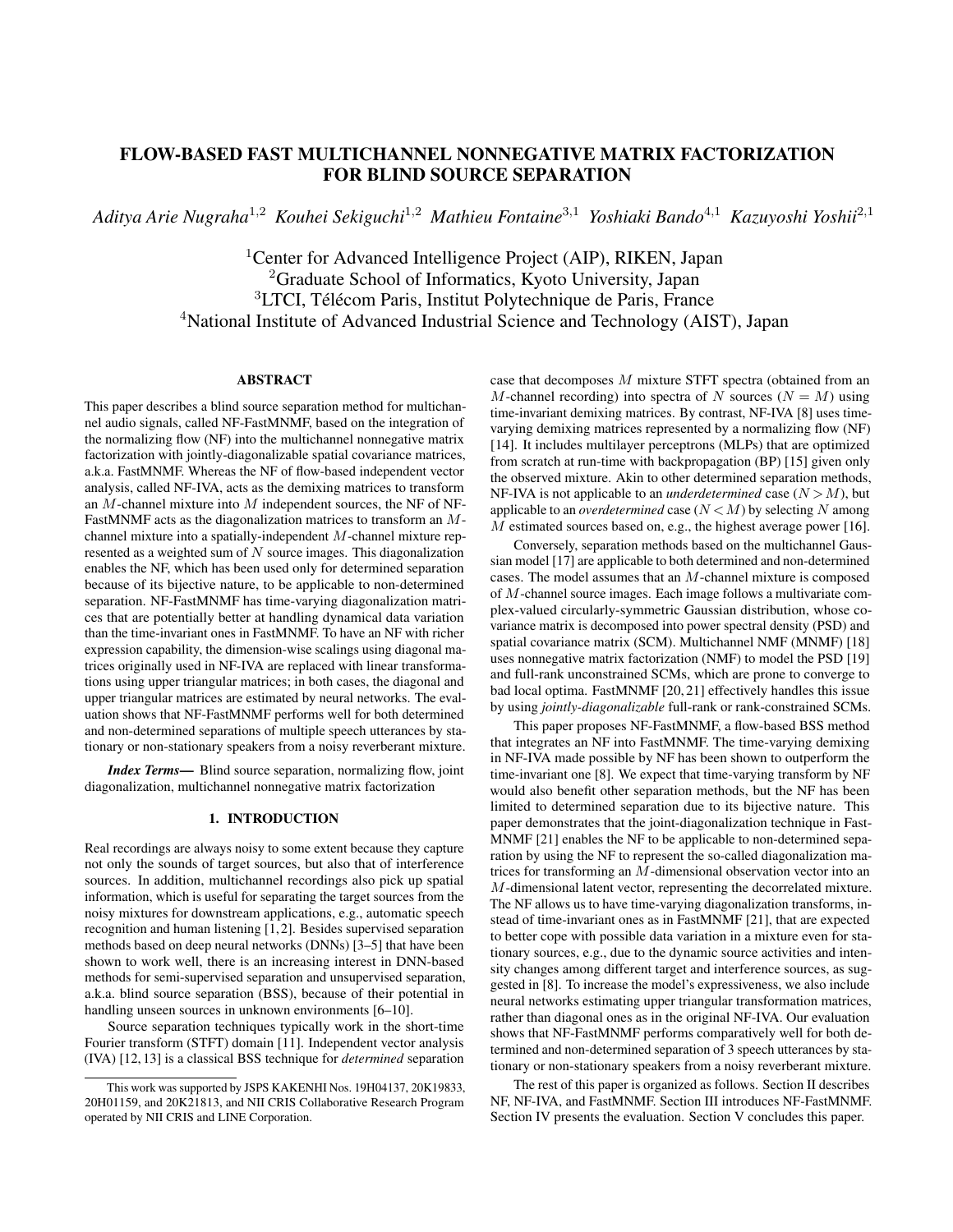## 2. BACKGROUND

Let  $x_{mft} \in \mathbb{C}$  be the STFT coefficient of the observed mixture and  $x_{nmft} \in \mathbb{C}$  be that of the source image  $n \in [1, N]$  at channel  $m \in [1, M]$ , frequency  $f \in [1, F]$ , and time  $t \in [1, T]$ , where F is the number of frequency bins and  $T$  is that of time frames. We assume that the source images  $\forall n, \mathbf{x}_{nft} \triangleq [x_{n1ft}, \dots, x_{nMft}]^{\mathsf{T}} \in$  $\mathbb{C}^M$  sum to the observed mixture  $\mathbf{x}_{ft} \triangleq [x_{1ft}, \dots, x_{Mft}]^{\mathsf{T}} \in \mathbb{C}^M$ :  $\mathbf{x}_{ft} = \sum_{n=1}^{N} \mathbf{x}_{nft}$ , where <sup>T</sup> is the transposition. Given the observed mixture  $\mathbf{X} = \{ \mathbf{x}_{ft} | \forall f, \forall t \}$ , we aim to estimate the source images  $\forall n, \mathbf{X}_n \triangleq {\mathbf{x}_{nft}|\forall f, \forall t}$ . Additionally, let  $\mathbf{y}_{ft}$  be a transformation of the mixture  $x_{ft}$  in general. Its interpretations are varied across different methods, as described in the following sections.

## 2.1. Normalizing Flow and Determined BSS

NF-IVA [8] is a determined BSS method based on the normalizing flow (NF) [14]. NF is a technique that can represent a random vector  $\mathbf{x}_{ft} \in \mathbb{C}^{M}$  having a complex probability distribution in terms of another vector  $\mathbf{y}_{ft} \in \mathbb{C}^{M}$  having a simple distribution using parameterized bijective functions (referred to as *flow steps*)  $\mathcal{F}_k$ ,  $k \in [1, K]$ :

$$
\mathbf{x}_{ft} \xrightarrow[\mathcal{F}_1^{-1}]{} \mathbf{h}_{1,ft} \xrightarrow[\mathcal{F}_2^{-1}]{} \cdots \xrightarrow[\mathcal{F}_{K-1}^{-1}]{} \mathbf{h}_{K-1,ft} \xrightarrow[\mathcal{F}_K^{-1}]{} \mathbf{y}_{ft}.
$$

A flow step  $\mathcal{F}_k$ , which may include nonlinear functions, computes an intermediate vector  $\mathbf{h}_{k,ft} = \mathcal{F}_k(\mathbf{h}_{k-1,ft})$ , where  $\mathbf{h}_{0,ft} \triangleq \mathbf{x}_{ft}$  and  $\mathbf{h}_{K,ft} \triangleq \mathbf{y}_{ft}$  are the NF's input and output vectors, respectively. The parameters of all  $\mathcal{F}_k$  can be optimized by maximizing the mixture log-likelihood (LL) function  $\ln p(\mathbf{X})$ .

NF-IVA obtains the source vector  $y_{ft}$  from a mixture vector  $x_{ft}$ using L flow blocks composed of  $K = 2L+1$  flow steps:

$$
\mathbf{y}_{ft} = \mathbf{W}_{K,f} \underbrace{\mathbf{W}_{K-1,ft} \mathbf{W}_{K-2,f}}_{\text{the } L\text{-th flow block}} \dots \underbrace{\mathbf{W}_{2,ft} \mathbf{W}_{1,f}}_{\text{the first flow block}} \mathbf{x}_{ft}. \tag{1}
$$

Let  $k' \in \mathbb{K}^{\text{od}}$  be the odd indices and  $k'' \in \mathbb{K}^{\text{ev}}$  be the even ones.  $\mathbf{W}_{k',f} \in \mathbb{C}^{M \times M}$  is a time-invariant projection matrix.  $\mathbf{W}_{k'',ft} \triangleq$  $Diag(s_{k'',ft})$  is a time-varying diagonal matrix whose diagonal vector  $\mathbf{s}_{k'',ft}$  is given by a couple of MLPs  $\Omega_{k'',f}^{\text{upper}}, \Omega_{k'',f}^{\text{lower}}$  (see Section 3.1). This coupling mechanism allows NF to be invertible [22]. When no flow block is used, NF-IVA reduces to IVA:  $y_{ft} = W_{K, f} x_{ft}$  [8]. The estimated source image  $\hat{\mathbf{x}}_{nft}$  can be obtained by the projectionback [23] given  $\{y_{ft}\}_m$ , where  $\{\cdot\}_m$  is the m-th element of a vector.

In this paper, we consider an NF-IVA variant with a volumepreserving (VP) constraint, that has been shown to outperform the vanilla NF-IVA [8]. This variant orthogonalizes all  $W_{k',f}$  before performing Eq.  $(1)$  by  $J$  iterations of

$$
\mathbf{W}_{k',f}^{(j+1)} = \mathbf{W}_{k',f}^j \left( \mathbf{I} + \frac{1}{2} \left( \mathbf{I} - \left( \mathbf{W}_{k',f}^j \right)^{\mathsf{H}} \mathbf{W}_{k',f}^j \right) \right), \quad (2)
$$

where j is the iteration index, **I** is the identity matrix,  $H$  is the conjugate transposition, and  $\mathbf{W}_{k',f}^{j=0} \triangleq \mathbf{W}_{k',f} \|\mathbf{W}_{k',f}^{\mathsf{H}} \mathbf{W}_{k',f} \|_{1}^{-1}$  with  $\|\cdot\|_1$  is the 1-norm to ensure convergence [24–26]. Assuming that each source follows a circularly-symmetric Gaussian distribution  $\mathbf{y}_{nt} \sim \mathcal{N}_{\mathbb{C}}(\mathbf{0}, \sigma_{nt}^2 \mathbf{I})$ , the parameters  $\boldsymbol{\Psi} \triangleq \{\mathbf{W}_{k',f}, \boldsymbol{\Omega}_{k'',f}^{\text{upper}}, \boldsymbol{\Omega}_{k'',f}^{\text{lower}}\}$  $\forall k', \forall k'', \forall f$  are optimized to maximize

$$
\ln p(\mathbf{X}) = \ln p(\mathbf{Y}) + T \sum_{k' \in \mathbb{K}^{od}} \sum_{f=1}^{F} \ln |\mathbf{W}_{k',f}|^2
$$
  
+ 
$$
\sum_{k'' \in \mathbb{K}^{ev}} \sum_{m,f,t=1}^{M,F,T} \ln |\{\mathbf{W}_{k'',ft}\}_{mm}|^2 + \sum_{k'' \in \mathbb{K}^{ev}} \sum_{f,t=1}^{F,T} \mathcal{L}_{k'',ft}^{\text{VP-reg}}, \quad (3)
$$

$$
\ln p(\mathbf{Y}) = -\sum_{n,t=1}^{N,T} \left( \frac{\|\mathbf{y}_{nt}\|_{\mathrm{F}}^2}{\sigma_{nt}^2} + F \ln \sigma_{nt}^2 \right) + \text{const.},\tag{4}
$$

where  $\{\cdot\}_{mn}$  is the  $(m, n)$ -th element of a matrix,  $\mathcal{L}_{k'',ft}^{\text{VP-reg}} \triangleq \left(\sum_{m=1}^{M} \ln |\{\mathbf{W}_{k'',ft}\}_{mm}|^2\right)$  is the VP-oriented regularization term, | · | is the determinant of a matrix or the absolute value of a scalar,  $\Vert \cdot \Vert_F$  returns the Frobenius norm, and the variance is computed as  $\sigma_{nt}^2 = ||\mathbf{y}_{nt}||_F^2 / F$  [27]. This optimization is performed by gradient descent minimizing  $\mathcal{L}^{\text{NF-IVA}} \triangleq -\ln p(\mathbf{X}).$ 

#### 2.2. FastMNMF

One high-performing general BSS method that is not limited to the determined case is FastMNMF [21]. It assumes that each source image  $x_{nft}$  follows an M-variate complex-valued circularly-symmetric Gaussian distribution, whose covariance matrix is diagonalizable by a time-invariant *diagonalization matrix* shared among all sources  $\mathbf{Q}_f\!\in\!\mathbb{C}^{M\!\times\!M}\!$  :

$$
\mathbf{x}_{nft} \sim \mathcal{N}_{\mathbb{C}}^{M} \left( \mathbf{0}, \lambda_{nft} \mathbf{Q}_{f}^{-1} \text{Diag}(\tilde{\mathbf{g}}_{n}) \mathbf{Q}_{f}^{-H} \right), \tag{5}
$$

where  $\lambda_{nft} \triangleq \sum_{c=1}^{C} u_{ncf} v_{nct} \in \mathbb{R}_+$  is the power spectral density (PSD) represented by nonnegative matrix factorization (NMF) that is parameterized by  $u_{ncf} \in \mathbb{R}_+$  and  $v_{ncf} \in \mathbb{R}_+$  with  $c \in [1, C]$  and C is the number of NMF components, and  $Diag(\tilde{\mathbf{g}}_n)$  is a time-invariant diagonal matrix whose diagonal vector is  $\tilde{\mathbf{g}}_n \triangleq [\tilde{g}_{1n}, \dots, \tilde{g}_{Mn}]^{\mathsf{T}} \in$  $\mathbb{R}^M_+$ . This joint-diagonalization leads to the mixture decorrelation:

$$
\mathbf{y}_{ft} \triangleq \mathbf{Q}_f \mathbf{x}_{ft} \sim \mathcal{N}_{\mathbb{C}}^M \left( \mathbf{0}, \sum_{n=1}^N \lambda_{nft} \text{Diag}(\tilde{\mathbf{g}}_n) \right), \quad (6)
$$

so  $\{y_{ft}\}_m \sim \mathcal{N}_{\mathbb{C}}\left(0, \sigma_{mft}^2 \triangleq \sum_{n=1}^N \lambda_{nft} \tilde{g}_{mn}\right)$  is independent of each other. We optimize the parameters  $\boldsymbol{\Phi} \triangleq \{\dot{\mathbf{Q}}_f, u_{ncf}, v_{nct}, \tilde{g}_{mn}\}$  $\forall m, \forall n, \forall f, \forall t, \forall c$ } by maximizing

$$
\ln p(\mathbf{X}) = \ln p(\mathbf{Y}) + T \sum_{f=1}^{F} \ln |\mathbf{Q}_f|^2, \tag{7}
$$

$$
\ln p(\mathbf{Y}) = -\sum_{m,f,t=1}^{M,F,T} \left( \frac{|\{\mathbf{y}_{ft}\}_m|^2}{\sigma_{mft}^2} + \ln \sigma_{mft}^2 \right) + \text{const.} \tag{8}
$$

The estimated source image  $\hat{\mathbf{x}}_{nft}$  can then be computed given  $\mathbf{x}_{ft}$ and Φ by Wiener filtering:

$$
\widehat{\mathbf{x}}_{nft} = \mathbf{Q}_f^{-1} \text{Diag}\left(\frac{\lambda_{nft}\widetilde{\mathbf{g}}_n}{\sum_{n'=1}^N \lambda_{n'ft}\widetilde{\mathbf{g}}_{n'}}\right) \mathbf{Q}_f \mathbf{x}_{ft}.
$$
 (9)

#### 3. PROPOSED METHOD

#### 3.1. Model

The mixture decorrelation in FastMNMF shown in Eq. (6) can be seen as an NF with one flow step, i.e., transformation by time-invariant diagonalization matrices  $\overline{\mathbf{Q}}_f$ ,  $\forall f$ . In this paper, we represent those matrices using flow blocks as  $\mathbf{Q}_{f,t} \triangleq \mathbf{W}_{K,f} \dots \mathbf{W}_{2,ft} \mathbf{W}_{1,f}$  so the decorrelation is now similar to Eq. (1), and call the resulting method as NF-FastMNMF. Note that,  ${y_{ft}}_m$  in (NF-)IVA corresponds to one independent source, while  $\{y_{ft}\}_m$  in (NF-)FastMNMF is interpreted as one dimension of the decorrelated mixture. Having a latent space with those  $M$  variables is the key to make an NF, whose bijectivity originally only allows determined separation, to be also applicable to non-determined separation.

To be more expressive, we propose an upper triangular  $W_{k'',ft}$ , such that  ${\{\mathbf h_{k'',ft}\}}_m = {\{\mathbf W_{k'',ft}\mathbf h_{k',ft}\}}_m$  is not simply scaling  ${\bf h}_{k',ft}$ <sub>m</sub> as when a diagonal  ${\bf W}_{k'',ft}$  is used [8]. The determinants of both upper triangular and diagonal matrices are simply the products of the diagonal elements. We consider  $W_{k'',ft} \triangleq W_{k'',ft}^{\text{lower}} \mathbf{W}_{k'',ft}^{\text{upper}}$ where  $\mathbf{W}_{k'',ft}^{\text{lower}}$  and  $\mathbf{W}_{k'',ft}^{\text{upper}}$  are given by the MLPs  $\mathbf{\hat{Q}}_{k'',ft}^{\text{lower}}$  and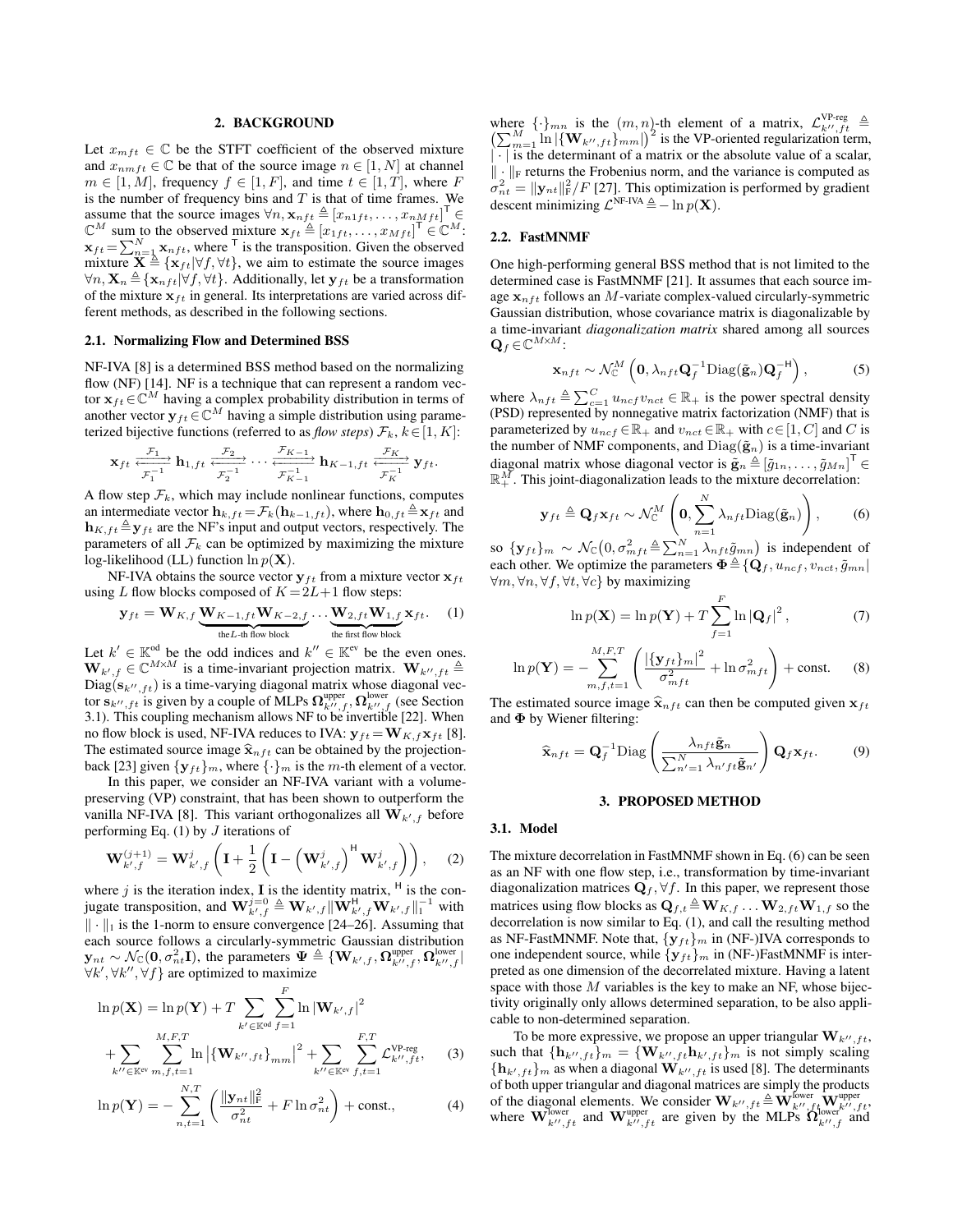Algorithm 1 Mixture decorrelation in NF-FastMNMF using an NF composed of L flow blocks  $(K = 2L + 1)$ . lowerSplit( $\cdot$ ) and upper $Split(\cdot)$  split a vector into two equal parts as possible and take the lower part and the upper part, respectively.

## Inputs:

 $\mathbf{h}_{0,ft} \triangleq \mathbf{x}_{ft}, \forall f, \forall t$  > the observed mixture  $\mathbf{W}_{k',f}, \boldsymbol{\Omega}^{\text{upper}}_{k'',f},\, \boldsymbol{\Omega}^{\text{lower}}_{k'',f},\, \forall k' \in \mathbb{K}^{\text{od}}, \forall k'' \in \mathbb{K}^{\text{ev}}$ 

- 1: if volume-preserving constraint is applied then
- 2: orthogonalize all  $\mathbf{W}_{k',f}$  by Eq. (2)
- 3: for each time-frequency bin  $ft$  do
- 4: for each flow block  $l \in [1, L]$  do
- 5:  $h_{2l-1,ft} = W_{2l-1,f}h_{2l-2,ft}$
- 6: W<sup>upper</sup> ←  $\Omega_{2l,f}^{\text{upper}}$  (lowerSplit( $\mathbf{h}_{2l-1,f}$ t))
- 7: W $\mathbf{W}_{2l,ft}^{\text{lower}}$  ←  $\mathbf{\Omega}_{2l,f}^{\text{lower}}$  (upperSplit $(\mathbf{W}_{2l,ft}^{\text{upper}} \mathbf{h}_{2l-1,ft})$ )
- 8:  $\qquad \mathbf{h}_{2l,ft} = \mathbf{W}_{2l,ft}\mathbf{h}_{2l-1,ft} = \mathbf{W}_{2l,ft}^{\text{lower}}\mathbf{W}_{2l,ft}^{\text{upper}}\mathbf{h}_{2l-1,ft}$

9: 
$$
\mathbf{y}_{ft} \triangleq \mathbf{h}_{K,ft} = \mathbf{W}_{K,f} \mathbf{h}_{2L,ft}
$$

Outputs:

$$
\mathbf{y}_{ft} = [y_{1ft}, \dots, y_{Mft}]^\mathsf{T}, \forall f
$$

 $f, \forall t \rightarrow \infty$  the decorrelated mixture



Fig. 1. Illustrations of the lowerSplit and upperSplit operations and how  $W_{k'',ft}$  is obtained. The empty colored cells in  $W_{k'',ft}^{\text{lower}}$  and  $\mathbf{W}_{k'',ft}^{\text{upper}}$  are given by  $\mathbf{\Omega}_{k'',f}^{\text{lower}}$  and  $\mathbf{\Omega}_{k'',f}^{\text{upper}}$ , respectively.

 $\Omega_{k'',f}^{\text{upper}}$ , respectively (see Algorithm 1 and Fig. 1). Each MLP takes the modulus of vector split elements, applies the layer normalization [28] whose parameters are shared over all frequency bins, and passes them through one hidden layer with rectified linear units. Using a scaled hyperbolic tangent function for the output layer, we then obtain the off-diagonal elements (the light-colored cells in Fig. 1(b)), whose values are in  $[-2, 2]$ , and apply exponentiation such that the main diagonal elements (the dark-colored cells in Fig. 1(b)) are in  $[\exp(-2), \exp(2)]$ . A diagonal  $\mathbf{W}_{k'',ft}$  can be estimated in a similar fashion with a narrower output layer for the diagonal elements only.

The parameters  $\Upsilon \triangleq \{ \mathbf{W}_{k',f}, \mathbf{\Omega}_{k'',f}^{\text{upper}}, \mathbf{\Omega}_{k'',f}^{\text{lower}}, u_{ncf}, v_{nct}, \tilde{g}_{mn} \}$  $\forall k', \forall k'', \forall m, \forall n, \forall f, \forall t, \forall c$ } are optimized to maximize the LL function  $\ln p(\mathbf{X})$  given by Eq. (3), but with  $\ln p(\mathbf{Y})$  given by Eq. (8).

## 3.2. Parameter Estimation: Initialization and Updates

As in NF-IVA [8], we set the parameters such that  $Q_{f,t}$  initially performs the identity function. To do so,  $\mathbf{W}_{k',f}$  is initialized to the identity matrix, and the output layer parameters of  $\Omega_{k'',f}^{\text{upper}}, \Omega_{k'',f}^{\text{lower}}$ are set to zero, while the hidden ones are uniformly distributed [29]. The NMF parameters  $u_{ncf}$ ,  $v_{nct}$  are initialized randomly, and the circulant initialization is used for  $\tilde{\mathbf{g}}_n$  [21].

Algorithm 2 summarizes the parameter update procedure, where all parameters are updated for  $I$  iterations given all frames of a test mixture. Parameters  $\mathbf{W}_{k',f}$ ,  $\mathbf{\Omega}_{k'',f}^{\text{upper}}$ ,  $\mathbf{\Omega}_{k'',f}^{\text{lower}}$  are mainly optimized by gradient descent with backpropagation to minimize  $\mathcal{L}^{\text{NF-FastMMMF}} \triangleq -\ln p(\mathbf{X})$  using Adam [30]. To alleviate the optimization issue due to the random parameter initialization, we introduce a warm-up phase, in which those parameters are optimized to

## Algorithm 2 BSS by NF-FastMNMF using an NF composed of L flow blocks  $(K = 2L+1)$ .

## Inputs:

 $\mathbf{x}_{ft}, \forall f, \forall t$  > the observed mixture  $\mathbf{W}_{k',f}^{\text{init}}\ \boldsymbol{\Omega}_{k'',f}^{\text{upper,init}},\ \boldsymbol{\Omega}_{k'',f}^{\text{lower,init}},\ \forall k'\in\mathbb{K}^{\text{od}},\forall k''\in\mathbb{K}^{\text{ev}}$  $u_{ncf}^{\text{init}}, v_{nct}^{\text{init}}, \tilde{g}_{mn}^{\text{init}}, \, \forall m, \forall n, \forall f, \forall t, \forall c$ 

- 1: for each update iteration  $i \in [1, I]$  do
- 2:  $\mathbf{y}_{ft} \leftarrow \text{decorr}(\mathbf{x}_{ft}, \mathbf{W}_{k',f}, \mathbf{\Omega}_{k'',f}^{\text{upper}}, \mathbf{\Omega}_{k'',j}^{\text{lower}})$  $\triangleright$  Algorithm 1
- 3: update all  $u_{ncf}$ ,  $v_{nct}$ ,  $\tilde{g}_{mn}$  by Eqs. (10)–(12)
- 4: if warm-up iteration then
- 5: compute  $\mathcal{L}^{\text{NF-IVA}}$  and do backpropagation
- 6: else
- 7: compute  $\mathcal{L}^{\text{NF-FastMMMF}}$  and do backpropagation
- 8: update all  $\mathbf{W}_{k',f}, \mathbf{\Omega}_{k'',f}^{\text{upper}}, \mathbf{\Omega}_{k'',f}^{\text{lower}}$  by gradient descent
- 9:  $\mathbf{y}_{ft} \leftarrow \text{decorr}(\mathbf{x}_{ft}, \mathbf{W}_{k',f}, \boldsymbol{\Omega}_{k'',f}^{\text{upper}}, \boldsymbol{\Omega}_{k'',j}^{\text{lower}})$  $\triangleright$  Algorithm 1 10: compute all  $\hat{\mathbf{x}}_{nft}$  by Wiener filtering as in Eq. (9), but
	- with  $\mathbf{Q}_{f,t} \triangleq \mathbf{W}_{K,f} \dots \mathbf{W}_{2,f} \mathbf{W}_{1,f}$  instead of  $\mathbf{Q}_{f}$

## Outputs:

$$
\widehat{\mathbf{x}}_{nft} = [x_{n1ft}, \dots, x_{nMft}]^\mathsf{T}, \forall n, \forall f, \forall t \qquad \triangleright \text{ the source estimates}
$$

minimize  $\mathcal{L}^{\text{NF-IVA}}$ . Parameters  $u_{ncf}$ ,  $v_{nct}$ ,  $\tilde{g}_{mn}$  are optimized to maximize a lowerbound of the LL function  $\ln p(\mathbf{X})$ . The parameter updates are done using multiplicative update rules (MU) [21] given by

$$
u_{ncf} \leftarrow u_{ncf} \sqrt{\frac{\sum_{m,t=1}^{M,T} v_{nct} \tilde{g}_{mn} \sigma_{mft}^{-4} | \{\mathbf{y}_{ft}\}_m |^2}{\sum_{m,t=1}^{M,T} v_{nct} \tilde{g}_{mn} \sigma_{mft}^{-2}}},
$$
 (10)

$$
v_{nct} \leftarrow v_{nct} \sqrt{\frac{\sum_{m,f=1}^{M,F} u_{ncf} \tilde{g}_{mn} \sigma_{mft}^{-4} | \{\mathbf{y}_{ft}\}_m|^2}{\sum_{m,f=1}^{M,F} u_{ncf} \tilde{g}_{mn} \sigma_{mft}^{-2}}},\qquad(11)
$$

$$
\tilde{g}_{mn} \leftarrow \tilde{g}_{mn} \sqrt{\frac{\sum_{c,f,t=1}^{C,F,T} u_{ncf} v_{nct} \sigma_{mft}^{-4} | \{\mathbf{y}_{ft}\}_m |^2}{\sum_{c,f,t=1}^{C,F,T} u_{ncf} v_{nct} \sigma_{mft}^{-2}}}.
$$
 (12)

Normalization is done after updating all  $u_{ncf}$ ,  $v_{nct}$ ,  $\tilde{g}_{mn}$  such that  $\sum_{r=1}^{F} u_{ncf} = 1$  and  $\sum_{m=1}^{M} \tilde{g}_{mn} = 1$ .  $_{f=1}^{F} u_{ncf} = 1$  and  $\sum_{m=1}^{M} \tilde{g}_{mn} = 1$ .

## 4. EVALUATION

## 4.1. Experimental Settings

## *4.1.1. Tasks and Performance Metrics*

We consider the separations of 3 speech signals from a 3-, 4-, or 7 channel mixture containing background noise ( $N = 4, M \in \{3, 4, 7\}$ ), corresponding to underdetermined, determined, and overdetermined separation cases, respectively. We assess the performance in terms of the signal-to-distortion ratio (SDR), the signal-to-interference ratio (SIR), the signal-to-artifacts ratio (SAR), the wideband extension of the perceptual evaluation of speech quality (PESQ), and the shorttime objective intelligibility (STOI) [31–33]. We use the source permutation solver of BSS-Eval to decide the best source ordering.

#### *4.1.2. Data*

We use two simulated datasets, i.e., stationary and non-stationary, that are derived from the WSJ0 dataset's si\_et\_05 subset [34] (the utterance length average is  $8.9 \pm 1.6$  s). Each mixture consists of 3 utterances by 3 different speakers started at different time instances. The speaker heights are sampled from  $\mathcal{U}[1.6 \text{ m}, 1.8 \text{ m}]$ , where  $\mathcal{U}[a, b]$ is a uniform distribution whose values are between  $a$  and  $b$ . The speakers with a cardioid directivity pattern are randomly positioned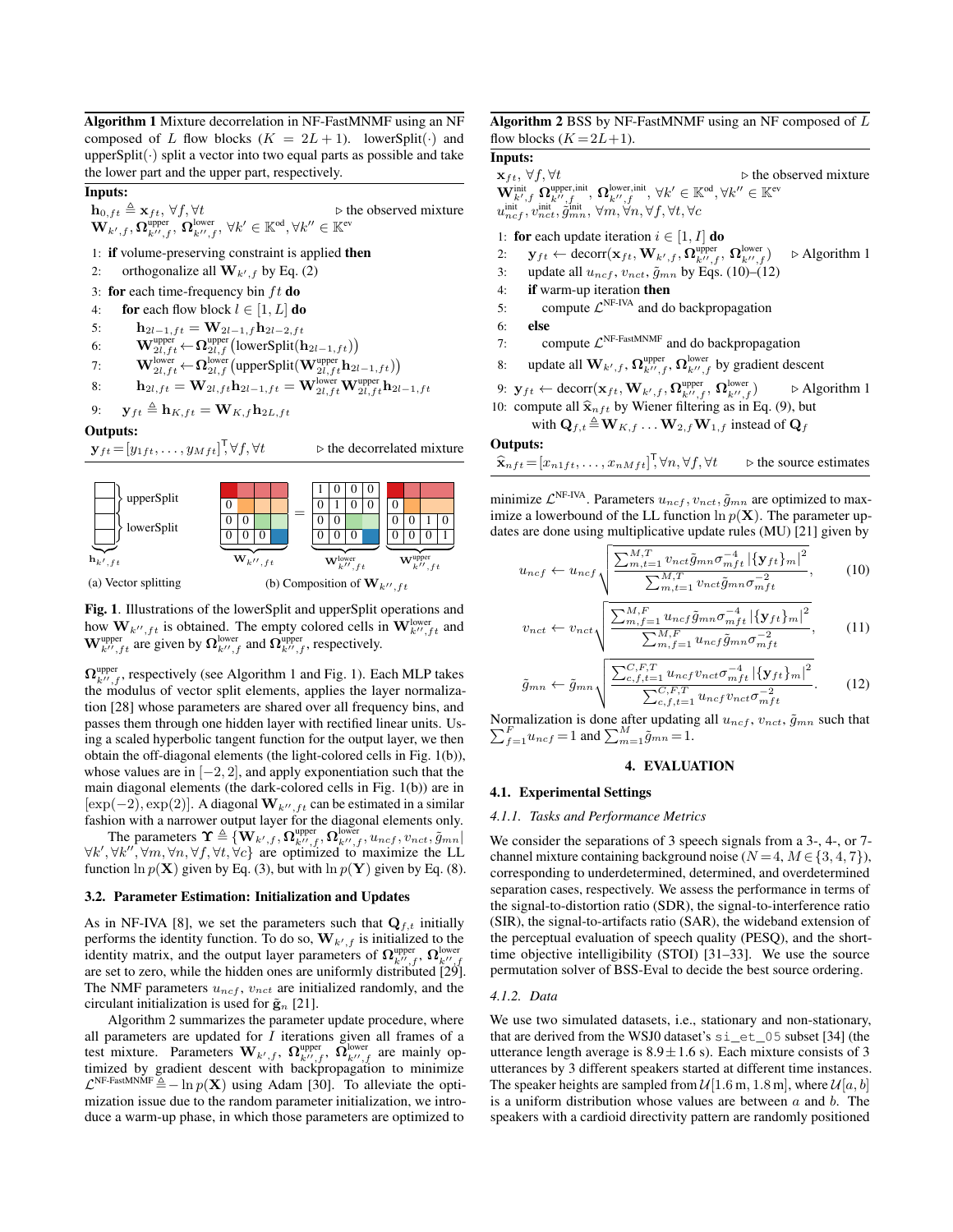**Table 1**. The median performance scores of the different separation methods on the *stationary* and *non-stationary* datasets.  $W_{k'',ft}$  is either a diagonal (diag) or an upper triangular (triu) matrix. A higher value is better for all performance metrics. Boldface numbers show the top performances taking into account the 95% confidence interval over the best performances that are indicated by the star symbol  $\gamma$ .

| Method        | $\mathbf{W}_{k^{\prime\prime},ft}$ | <b>Blocks</b>  | 3 mics (underdetermined case) |         |                |                   |         | 4 mics ( <i>determined case</i> ) |                |         |                   |         | 7 mics (overdetermined case) |                |                |                   |                 |
|---------------|------------------------------------|----------------|-------------------------------|---------|----------------|-------------------|---------|-----------------------------------|----------------|---------|-------------------|---------|------------------------------|----------------|----------------|-------------------|-----------------|
|               |                                    | (L)            | <b>SDR</b>                    |         |                | SIR SAR PESQ STOI |         | <b>SDR</b>                        |                |         | SIR SAR PESQ STOI |         | <b>SDR</b>                   |                |                | SIR SAR PESQ STOI |                 |
|               |                                    |                |                               |         |                |                   |         | Stationary dataset                |                |         |                   |         |                              |                |                |                   |                 |
| <b>IVA-BP</b> | n/a                                | $\mathbf{0}$   | n/a                           | n/a     | n/a            | n/a               | n/a     | 5.7                               | 7.8            | 15.2    | 1.50              | 0.81    | 7.0                          | 10.7           | $^{\star}17.5$ | 1.80              | 0.87            |
| NF-IVA        | diag                               | 1              | n/a                           | n/a     | n/a            | n/a               | n/a     | 5.8                               | 7.6            | $*15.6$ | 1.52              | 0.83    | 6.9                          | 10.5           | 16.7           | 1.73              | 0.88            |
| NF-IVA        | diag                               | 2              | n/a                           | n/a     | n/a            | n/a               | n/a     | 5.9                               | 7.7            | 15.4    | 1.58              | 0.84    | 6.9                          | 10.6           | 16.3           | 1.71              | 0.88            |
| NF-IVA        | triu                               | 1              | n/a                           | n/a     | n/a            | n/a               | n/a     | 5.9                               | 7.8            | 15.4    | 1.57              | 0.83    | 7.1                          | 10.8           | 16.9           | 1.74              | 0.88            |
| NF-IVA        | triu                               | 2              | n/a                           | n/a     | n/a            | n/a               | n/a     | 5.8                               | 7.7            | 15.3    | 1.56              | 0.83    | 7.2                          | 11.2           | 17.1           | 1.82              | 0.89            |
| FastMNMF-BP   | n/a                                | $\mathbf{0}$   | 4.7                           | 9.0     | 9.2            | 1.34              | 0.75    | 6.6                               | 9.8            | 13.2    | 1.57              | 0.80    | 7.0                          | 11.2           | 15.7           | 1.86              | 0.82            |
| NF-FastMNMF   | diag                               | 1              | 4.2                           | 7.5     | 8.6            | 1.36              | 0.70    | 6.8                               | 10.0           | 13.2    | 1.57              | $*0.85$ | 8.5                          | 11.8           | 16.1           | 1.79              | 0.90            |
| NF-FastMNMF   | diag                               | 2              | 4.6                           | 9.2     | 8.6            | 1.38              | 0.71    | 7.3                               | 10.3           | 13.5    | 1.68              | 0.84    | 8.3                          | 12.0           | 16.2           | 1.85              | 0.90            |
| NF-FastMNMF   | triu                               | 1              | $*5.6$                        | $*10.3$ | $^{\star}$ 9.3 | 1.44              | 0.76    | $^{\star}7.5$                     | 10.3           | 13.6    | $*1.70$           | 0.84    | 8.7                          | 12.6           | 16.2           | 1.81              | 0.90            |
| NF-FastMNMF   | triu                               | 2              | 5.3                           | 10.1    | 9.1            | $*1.46 * 0.76$    |         | 6.9                               | $^{\star}10.5$ | 13.2    | 1.65              | 0.84    | $*9.2$                       | $*13.2$        | 16.3           | $*2.07$           | $^{\star}$ 0.91 |
|               |                                    |                |                               |         |                |                   |         | Non-stationary dataset            |                |         |                   |         |                              |                |                |                   |                 |
| <b>IVA-BP</b> | n/a                                | $\overline{0}$ | n/a                           | n/a     | n/a            | n/a               | n/a     | 5.5                               | 7.2            | $*14.2$ | 1.46              | 0.79    | 6.1                          | 9.7            | $*15.7$        | 1.69              | 0.84            |
| NF-IVA        | diag                               | 1              | n/a                           | n/a     | n/a            | n/a               | n/a     | 4.9                               | 6.7            | 13.6    | 1.46              | 0.80    | 5.8                          | 9.6            | 14.8           | 1.59              | 0.84            |
| NF-IVA        | diag                               | 2              | n/a                           | n/a     | n/a            | n/a               | n/a     | 5.4                               | 7.1            | 13.8    | 1.49              | 0.80    | 6.0                          | 9.7            | 14.7           | 1.62              | 0.85            |
| NF-IVA        | triu                               | 1              | n/a                           | n/a     | n/a            | n/a               | n/a     | 5.3                               | 7.2            | 13.8    | 1.49              | 0.79    | 5.7                          | 9.4            | 14.8           | 1.64              | 0.84            |
| NF-IVA        | triu                               | 2              | n/a                           | n/a     | n/a            | n/a               | n/a     | 5.3                               | 7.1            | 14.0    | 1.50              | 0.80    | 6.2                          | 10.0           | 15.0           | 1.69              | 0.84            |
| FastMNMF-BP   | n/a                                | $\Omega$       | 4.6                           | 8.7     | 8.4            | 1.33              | 0.72    | 6.0                               | 9.6            | 11.2    | 1.45              | 0.78    | 6.3                          | 10.2           | 13.2           | 1.67              | 0.82            |
| NF-FastMNMF   | diag                               | 1              | 4.0                           | 7.9     | 7.7            | 1.31              | 0.71    | 6.2                               | 9.3            | 11.3    | 1.50              | 0.83    | 7.3                          | 10.9           | 14.6           | 1.71              | $*0.88$         |
| NF-FastMNMF   | diag                               | 2              | 4.3                           | 8.8     | 7.7            | 1.32              | 0.71    | $^{\star}$ 6.7                    | $^{\star}10.4$ | 11.8    | $^{\star}1.55$    | $*0.83$ | 7.6                          | $^{\star}11.7$ | 14.9           | 1.77              | 0.86            |
| NF-FastMNMF   | triu                               | 1              | 4.6                           | 8.7     | $^{\star}$ 8.5 | 1.34              | 0.72    | 6.5                               | 10.1           | 11.7    | 1.55              | 0.82    | 7.1                          | 11.1           | 14.3           | 1.68              | 0.85            |
| NF-FastMNMF   | triu                               | 2              | $^{\star}$ 5.0                | $*9.9$  | 8.3            | $^{\star}1.35$    | $*0.75$ | 5.7                               | 8.9            | 10.9    | 1.54              | 0.81    | $^{\star}7.8$                | 11.4           | 14.1           | $*1.84$           | 0.86            |

on the perimeter of a circle, whose radius is in  $\mathcal{U}[1 \text{ m}, 2 \text{ m}]$ , facing the center and at least, 1 m away from each other. The circle is randomly located in a room with dimensions  $6\times6\times3$  m (length  $\times$  width  $\times$  height) with reverberation time in  $\mathcal{U}[0.2 \text{ s}, 0.6 \text{ s}]$ . At the circle center at the height of 1.5 m, we use 7 omnidirectional microphones arranged into a hexagonal array, whose diameter is 5 cm. We then add background noise to the speech mixture such that the average power ratio of speech mixture and noise is either 6, 12, or 18 dB. The noise is taken from the DEMAND dataset [35] recorded in a living room, a small office, and an office cafeteria. While the speakers in the *stationary set* do not move, those in the *non-stationary set* move at 2 random time instances along the body frontal axis such that the position is in  $\mathcal{N}(0, 0.15 \text{ m})$  w.r.t. the body longitudinal axis. It tries to simulate the movement when someone shifts the body weight sideways. Each subset contains 90 mixtures (10 mixtures  $\times$  3 noises  $\times$  3 power ratios).

The overdetermined separation uses all of the available 7 channels, while the determined and underdetermined ones use a fixed set of 4 channels and that of 3 channels, respectively. All data are sampled at 16 kHz. The STFT coefficients are extracted using a 1024 point Hann window with 75% overlap ( $F = 513$ ).

## *4.1.3. Compared Methods*

For the evaluation, we consider IVA-BP, NF-IVA, FastMNMF-BP, and NF-FastMNMF. IVA-BP is an NF-IVA without any flow block [8]. Similarly, FastMNMF-BP is an NF-FastMNMF without any flow block. IVA-BP and FastMNMF-BP perform time-invariant transforms. FastMNMF-BP can be regarded as a proxy for the original FastMNMF [21]. The baseline methods include IVA-BP, NF-IVA, and FastMNMF-BP, although the last one is newly introduced here. The VP constraint is applied to all NF-IVA and NF-FastMNMF variants (see Sec. 2.1) with  $J = 8$ . The number of update iterations is set to  $I = 2048$  for all methods. The initial learning rate of the Adam optimizer is 0.1 and it is decayed with a factor of 0.98 for every 32

epochs. The gradient is normalized with a threshold of 1 [36]. For the FastMNMF-BP and NF-FastMNMF variants, the number of warmup iterations is 512 and the number of NMF components is  $C = 8$ .

## 4.2. Experimental Results and Discussion

Table 1 shows the median performance scores computed over the speech estimates. In general, NF-FastMNMF provides the best separation results according to most performance metrics, while FastMNMF-BP outperforms NF-IVA and IVA-BP that have similar performance in these datasets. The SAR scores indicate that the IVA-based methods produce fewer artifacts, but the PESQ and STOI scores suggest that the FastMNMF-based methods have better perceptual quality. Furthermore, the SIR and SDR scores indicate that NF-FastMNMF using either a diagonal or an upper triangular  $\mathbf{W}_{k^{\prime\prime},ft}$  performs the best separation and yields the best signal quality on both datasets. Although the upper triangular  $W_{k'',ft}$  seems to improve the performance of NF-IVA slightly, it provides significant improvement to NF-FastMNMF in some cases. On the stationary dataset, 1 flow block seems to be optimal for the underdetermined and determined cases, and more blocks seem to be useful for the overdetermined case. On the non-stationary dataset, more blocks are shown to be useful, except for the determined case. It may indicate that there is a challenging issue in optimizing more parameters.

## 5. CONCLUSION

This paper proposes NF-FastMNMF, a flow-based BSS method that utilizes an NF to represent the diagonalization matrices for performing mixture decorrelation. By doing so, we demonstrate that NF can be also used for non-determined separation. The evaluation shows that NF-FastMNMF generally outperforms FastMNMF-BP, NF-IVA, and IVA-BP. Future works include performing exhaustive ablation studies, utilizing DNN-based source models [6,37], and incorporating a heavy-tailed distribution [38].